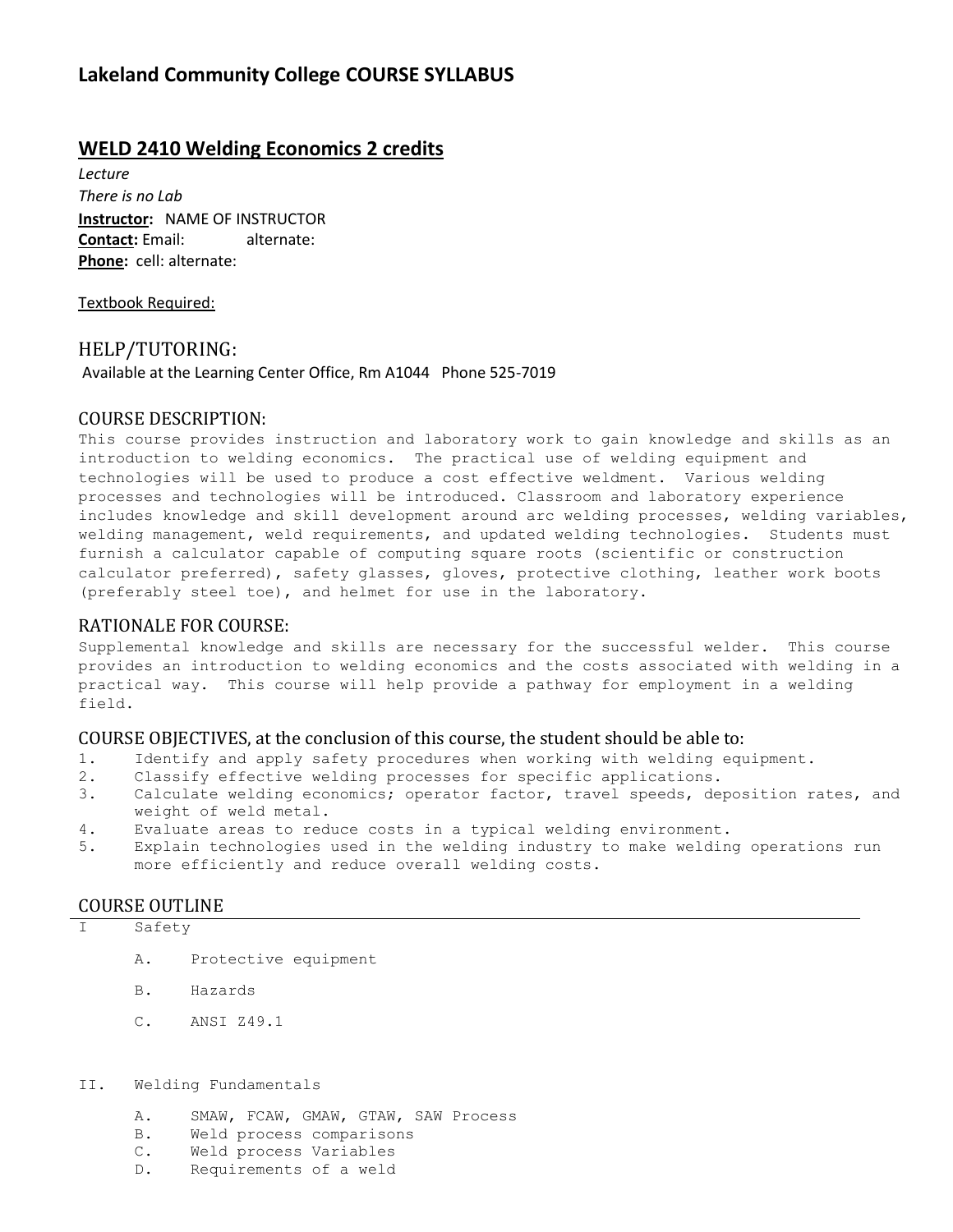- III. Weld Processes Improvements
	- A. Lab process comparison module
	- B. Traditional data collection methods
	- C. Calculate travel speed, deposition rates, operator factor
	- D. Welding management
- IV. Weld Process Calculations
	- A. Travel speed analysis
	- B. Weld size cost and analysis
	- C. Traditional data collection
- V. Weld Technology Improvements
	- A. Waveform control technology lab module
	- B. Analyze travel speed, deposition rates, operator factor, management
	- C. Calculate costs and analyze data
- VI. Welding Technology Improvements
	- A. Cloud based production monitoring technology
	- B. Calculate costs and analyze real data using production monitoring technology
	- C. Weld score
	- D. Weld sequencer
	- E. Hard automation
	- F. Robotic arc welding
- VII. Traditional Methods of Welding Economics
	- A. Collect welding data using traditional methods
	- B. Calculate travel speed, deposition rate, operator factor, management
	- C. Analyze and present traditional calculated data

VIII. Advanced Methods of Welding Economics

- A. Collect welding data using technology methods
- B. Calculate travel speed, deposition rates, operator factor, management
- C. Analyze and present advanced calculated data

#### *FEDERAL CREDIT COMPLIANCE STATEMENT:*

It is expected that students will spend two to three hours, minimally, outside of the classroom/laboratory performing course related work such as reading, research, homework assignments, practice, studio work, and other academic work for every hour of instruction spent in the classroom/laboratory.

#### *STUDENTS WITH DOCUMENTED DISABILITIES:*

Lakeland Community College is committed to providing all students equal access to learning opportunities. The Student Accommodation Center works with students with documented disabilities to provide and/or arrange reasonable accommodations. If you have a disability (e.g. learning, attention, psychiatric, vision, hearing, physical, or systemic) and feel it may create a barrier to your education, contact the Student Accommodation Center at 440-525-7020 or stop by the office, Room A-1042.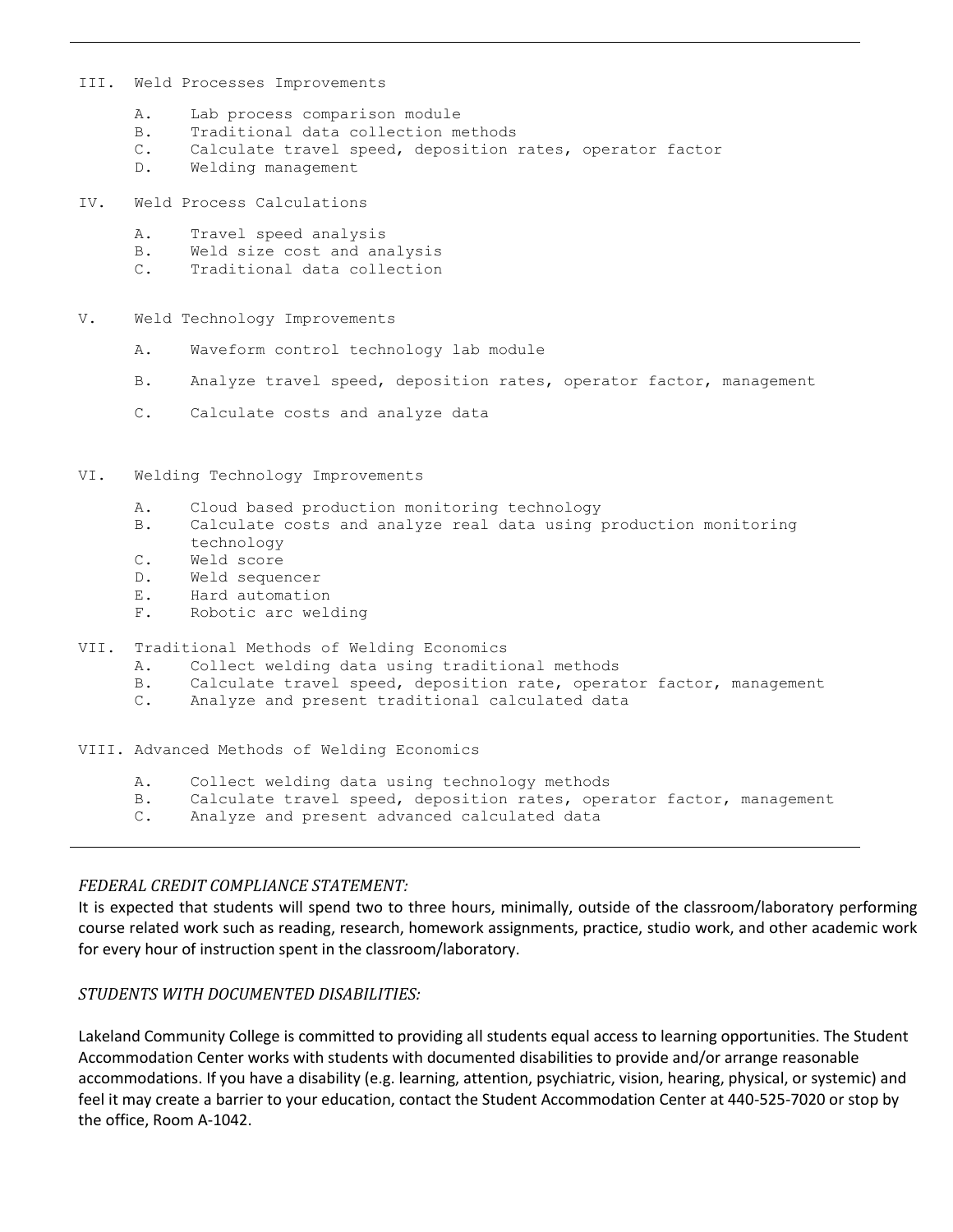### *SUBSTANCE ABUSE NOTICE:*

The Lakeland Community College Welding Program is committed to a safe learning environment in the classroom and the laboratory. Students are expected to report to lecture and lab classes properly prepared and unimpaired by alcohol and/or drugs. If the instructor believes a student is under the influence of alcohol and/or drugs, the instructor will ask the student to leave the classroom to ensure the health and safety of all students. Any student asked to leave the classroom faces potential Student Conduct Code charges.

## *ACADEMIC INTEGRITY:*

Honesty, as the basic component of trust is essential to both individual and institutional integrity. With this premise in mind, Lakeland Community College has set forth certain behaviors as being forms of academic misconduct, and thus potentially diminishing Lakeland's integrity, reputation for academic quality, and ability to function as an academic community. The institution's faculty and administration, therefore, regard academic misconduct as a serious offense. Established as violations of academic misconduct at Lakeland Community College are cheating, plagiarism, fabrication of material included in academic work, denying others access to information or material, enabling academic misconduct, and deception in order to gain academic advantage. Policies dealing with violations of academic misconduct may be obtained by visiting<http://www.lakelandcc.edu/web/about/student-development> or from the Student Development Office.

### **GRADING**:

The final grade for this three-credit hour course will be calculated based on scores achieved on attendance, homework, quizzes, a midterm exam and a final exam. The instructor has the option of grading on a curve if the average grade is less than 80%.

|                         | $= A$      |
|-------------------------|------------|
| 83 - 90.99%             | $=$ B      |
|                         | $= C$      |
|                         | $= D$      |
| 67.99 or below          | $=$ F      |
| Failure, non-attendance | $=$ FN $/$ |
|                         |            |

|                                | <b>BASIS FOR GRADES:</b>                          |  |
|--------------------------------|---------------------------------------------------|--|
|                                | Attendance (Missing 20% of classes = 0) --- 20%   |  |
|                                |                                                   |  |
|                                | Laboratory Assignments------------------------15% |  |
|                                |                                                   |  |
| Failure, non-attendance  = FNA |                                                   |  |
|                                |                                                   |  |
|                                | Total --- 100%                                    |  |
|                                |                                                   |  |

# **ATTENDANCE (20% of final grade**):

Attendance is a very important part of this course since the Instructor will at times be presenting and explaining information in the lecture sessions that will not be in the text book but may be included in quizzes and exams. Furthermore, employers expect employees to show up on time for every scheduled work day and this attendance requirement is intended to help students develop this ability.

**ON THE FIRST DAY OF CLASS**: You should make arrangements with two or more classmates so if you are late or have to be absent you can get any missed assignments from them. As you are expected to attend every class it is not the instructor's responsibility or obligation to re-teach material to students who are absent.

**IF YOU ARE LATE OR ABSENT**: A student can be late for class one time; thereafter, arriving late will count as being absent for half a class. This course consists of 16 classes, so each class missed will reduce student's final course score by 6.25% and missing three classes will result in 20% of students final course score being zero.

# **LABORATORY WORK/HOMEWORK: (25% of final grade**):

Students will frequently be given laboratory work or homework assignments, such as answering end-of-chapter questions or completing an alternate assignment handed out in class, such as measuring lines or distances, creating a 3 view drawing, putting weld symbols on a drawing, etc. Homework turned in late will only get half credit. Students will, however, be given an opportunity to make up lost points by (a) participating in voluntary plant tours or (b) researching the facility offering the tour and then writing a cover letter with a resume applying for employment at that facility and submitting it to the class Instructor or (c) attending an American Welding Society meeting or event. **QUIZZES: (10% of final grade):**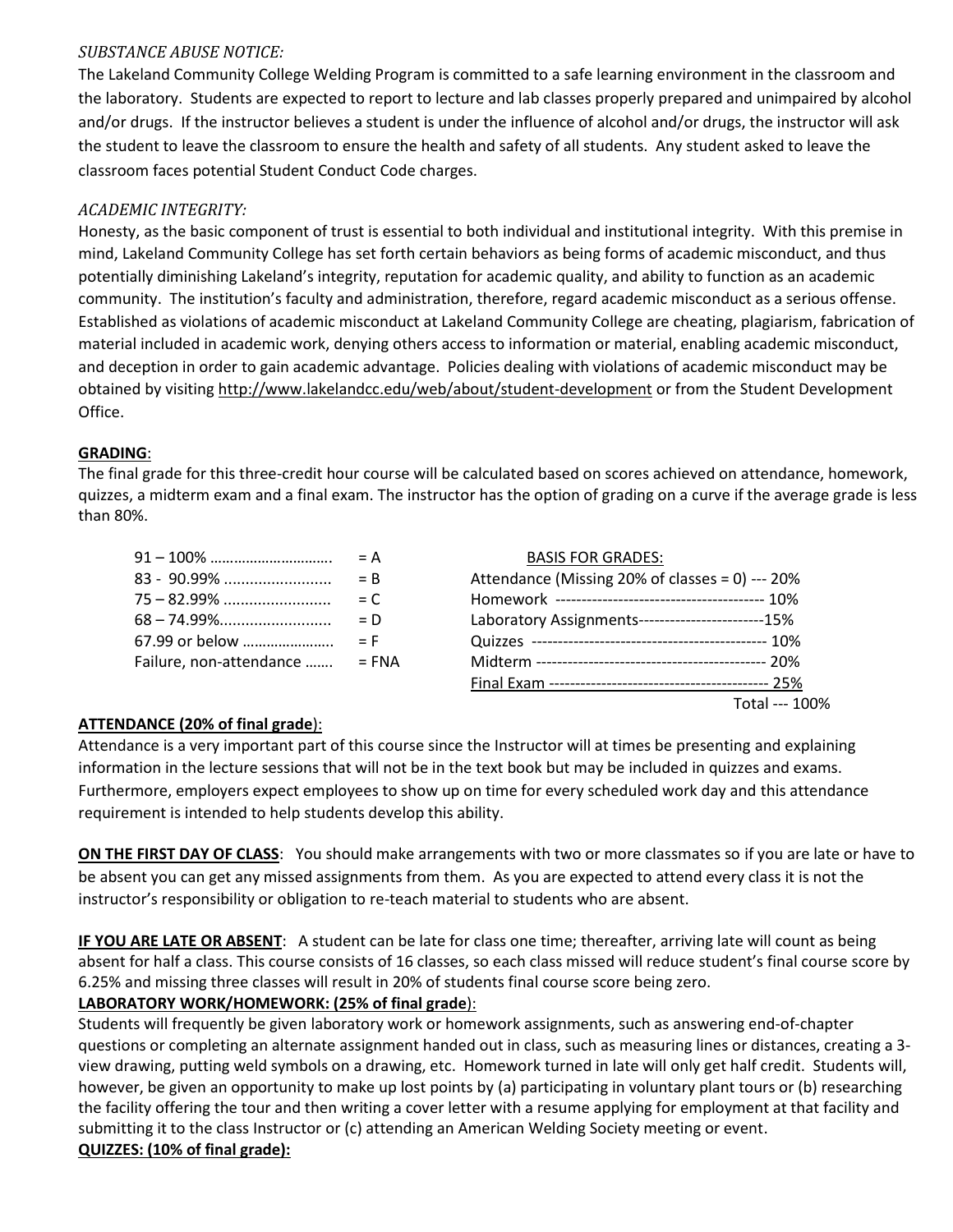Quizzes will not necessarily be announced in advance; therefore, it is important for students to arrive on time for every class. Students who arrive late to class will not be given additional time to complete a quiz. In this course the lowest quiz score will be dropped when the student's course grade is being calculated. Students will not be allowed to make up a missed quiz. The Instructor has the discretion to include pop-quizzes as part of their teaching method and students should be prepared for this to be done in this course.

### **EXAMS: (Midterm – 25% of final grade; Final – 25%):**

Exams will commence and terminate at the pre-announced time. It is the student's responsibility to arrive on time and complete the exam within the stated time. No additional time will be given. If a student is ill on the scheduled Midterm or Final Exam dates, he/she must phone the Instructor at least one hour before the exam is to begin. If you reach voice mail or an answering machine leave a message, clearly stating and spelling your first and last names and provide your telephone number including area code. In this message, state when you plan to take the missed exam in the Lakeland Learning Center testing room (A-1040). **NOTE: The exam must be taken within 48 hours of its scheduled administration time to avoid penalty unless an alternate time is arranged with the Instructor before the 48 hour deadline has passed.** Students must provide a picture ID for the Testing Center monitor. The student is responsible for determining Testing Center hours.

### *COURSE POLICY:*

The policies and procedures for this course shall be consistent with the college policies and procedures explained in the current Student Handbook and Calendar.

**Cell phones** are to be turned off or silenced in class and lab, and photographing or video recording of class sessions and/or materials presented is not allowed without the Instructor's permission. Cell phones cannot be used during quizzes or exams, and the Instructor reserves the right to collect and hold them while quizzes or tests are being taken. Non-compliance with this policy may result in a student being expelled from class.

**Adds, drops, and withdrawals** are per standard policies of Lakeland Community College. A student's failure to attend the class does not constitute a withdrawal and will ultimately lead to a failing grade. Those who wish to withdraw from class should contact the Counseling Center to initiate the withdrawal procedure.

**For cancellations due to bad weather**, call the Lakeland Emergency Closing Hotline at (440) 525-7242, or check Lakeland's web page, local radio or TV stations.

*Methods of Presentation:* Text book reading assignments Lecture Audio/Visual Media Demonstration On-line presentation Individualized instruction

**The policies, requirements and other information contained in this syllabus are subject to change at the discretion of the Instructor**

### *LAKELAND COMMUNITY COLLEGE'S MISSION STATEMENT:*

**"To provide quality learning opportunities to meet the social and economic needs of the community."**

Lakeland Community College Learning Outcomes Learns Actively Thinks Critically Communicates Clearly Uses Information Effectively Interacts in Diverse Environment Essential skills for personal and professional growth